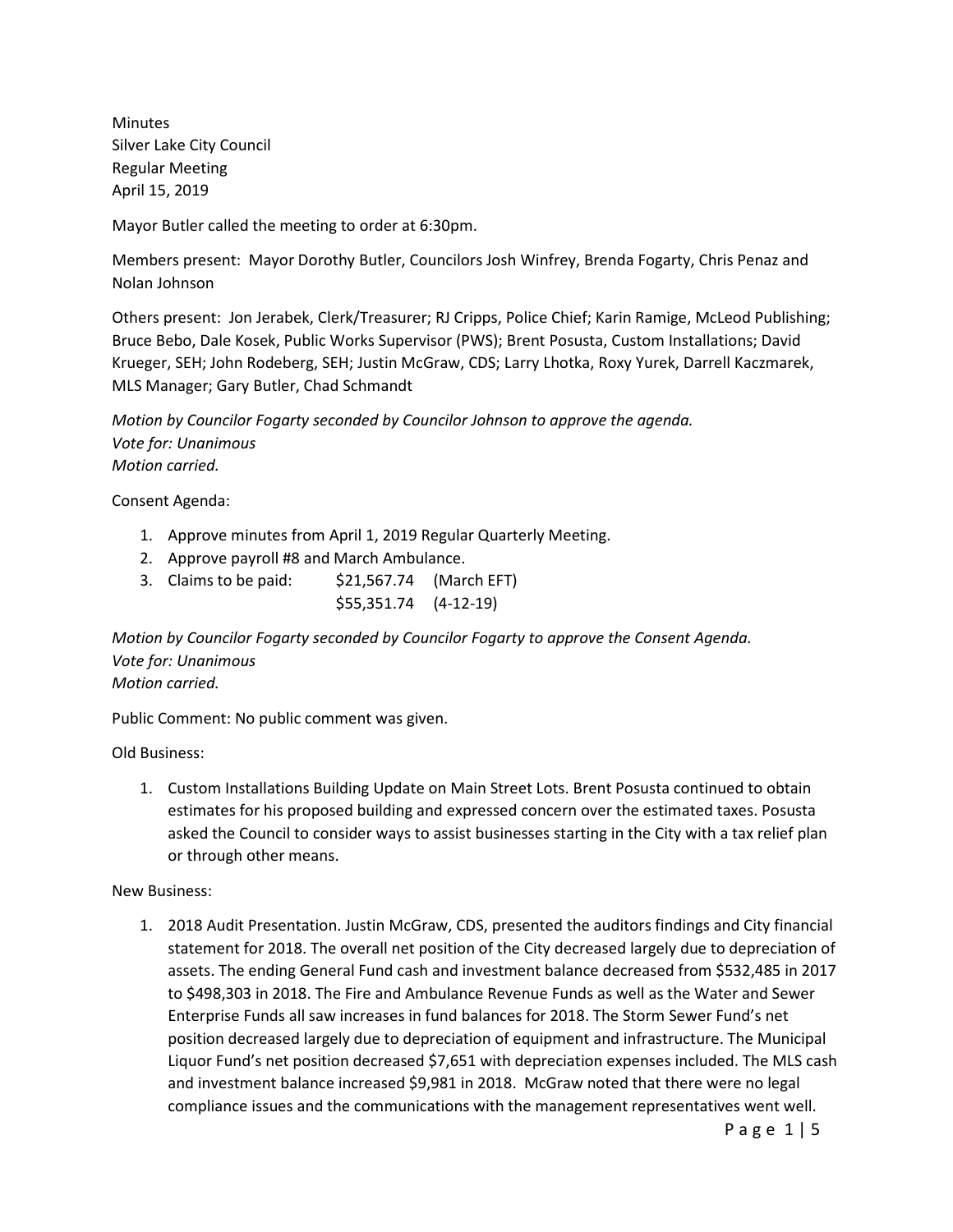Recommendations were made to approve journal entries and adjustments, review and approve bank reconciliations, develop an EFT policy, develop a credit card policy, monitor MLS inventory, process outstanding checks, and follow contracting and bidding procedures.

- 2. SEH Capital Improvement. John Rodeberg and David Krueger from SEH presented previous completed capital improvement projects as well as projects that have been reviewed in the past but not completed. Options for water tower replacement and a water treatment plant and funding for these projects were discussed.
- 3. Stormwater Flooding at Frank Street. Larry Lhotka discussed the ongoing issues with flooding on his property at 801 Frank Street. Lhotka requested that the City work at finding a solution this year. The Council assured Lhotka that the City would look into options to assist with the issue.
- 4. Trail Maintenance. Bruce Bebo addressed the Council on maintaining the mowing by the Luce Line trail parking lot and along the paved trail by Cedar Crest. Councilor Penaz volunteered to maintain the trail by Cedar Crest. The DNR would be contacted to obtain their planned mowing schedule.
- 5. Multi-Unit Housing Ordinance Extension request. The Council reviewed a letter from Radias Health requesting a deadline extension for the eviction of a resident at 104 Grove Ave S. *Motion by Councilor Penaz seconded by Councilor Fogarty to deny the request for the deadline extension of a resident at 104 Grove Ave S.*

*Vote for: Unanimous Motion carried.*

6. 2019 Clarke Environmental Mosquito Management Contract. The Council reviewed a contract for mosquito management from Clark Environmental for 2019. The contract included options for 8, 11 and 15 treatments as well as a one year or three-year period. In 2018 the City contracted for 11 treatments at \$4,059.00. The Council discussed spraying when rain is expected and requested to see Clarke's policy on rain events.

*Motion by Councilor Johnson seconded by Councilor Fogarty to approve the contract with Clarke Environmental Mosquito Management, Inc. for 2019 for 11 treatments at a cost of \$4,059.00. Vote for: Unanimous*

*Motion carried.*

7. Parking Ordinance Update. Clerk Jerabek presented an optional update to City ordinance regarding parking regulations as well as updates to the one-way street section to reflect current streets. The Council revisited previous discussion on making Thomas Avenue from Main Street to Cleveland Street a one-way street. The Council discussed the fines and time periods for parking on streets. A request was made to increase the fine amounts for the 24-hour, 48-hour and 72-hour parking restrictions.

*Motion by Councilor Winfrey seconded by Councilor Johnson to table the item until the next regular meeting.*

*Vote for: Unanimous*

*Motion carried.*

Department Business:

- 1. Public Works Councilor Winfrey and PWS Kosek reported the following:
	- a. Searching for used plow truck and selling old plow truck.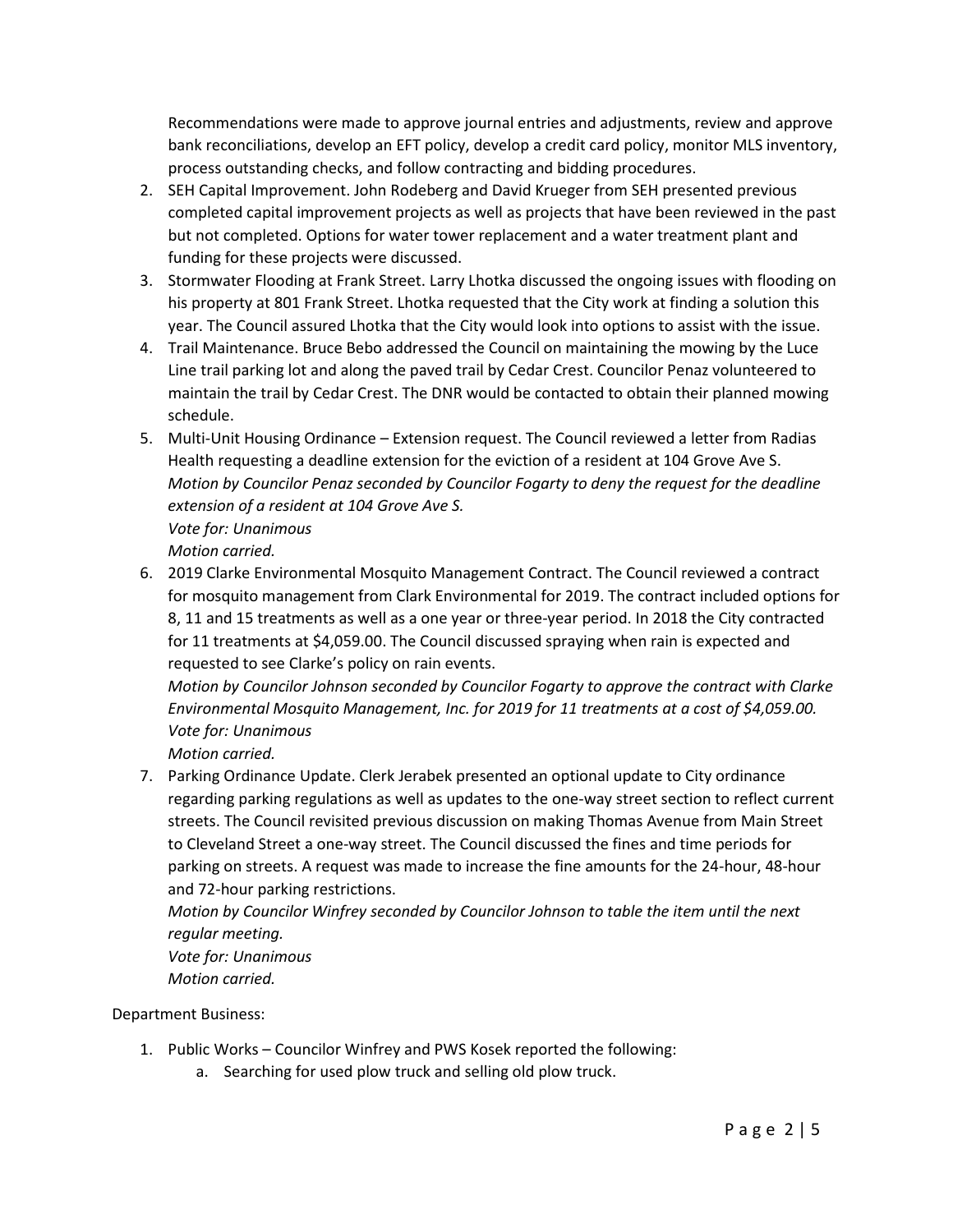*Motion by Councilor Johnson seconded by Councilor Fogarty to approve purchase of a plow truck with a cap of \$35,000 and to form a committee consisting of Councilors Penaz, Winfrey and PWS Kosek to select truck. Vote for: Unanimous Motion carried.*

- b. Aqua Logic to camera line at pool for leak on April 17, 2019. Pool will be cleaned and filled at end of month.
- c. Stormwater ditch at East Ave and Cleveland Street completed; however, easement has not been received.
- d. Street sweeping will continue through spring.
- e. Recycling containers held in storage at County shop were removed.
- f. Brush site will be organized when grounds dry.
- g. Hydrant flushing by PeopleService to be scheduled this spring.
- h. Received three applicants for part-time maintenance assistance. Possibly recommend two for hire to Personnel Committee.
- i. Obtaining estimate for repairing gutter on Auditorium.
- 2. Public Safety Councilor Fogarty, Chief Cripps, and Fire Chief Kosek reported the following:
	- a. Fire Department
		- i. March fire calls were reviewed.
		- ii. Grant updates on washer/extractor and DNR matching grant for grass blowers, chainsaw, and grass brooms.
		- iii. Fire Relief Car & Bike Show will be held May  $18<sup>th</sup>$  from 2-5pm on Main Street.
		- iv. Training events for house burn, live burn, and search rescue.
		- v. Recognized Joe Ebert and Mike Posusta at annual banquet for retirement.
		- vi. Received retirement letter from Gary Jerabek March 30, 2019.
		- vii. Formed Rescue 2 replacement committee for possible purchase in 2024.
		- viii. Mock Crash to be held at GSL High School on May  $16<sup>th</sup>$ .
		- ix. Concerns on day coverage expressed.
	- b. Ambulance Department
		- i. March run report was reviewed.
		- ii. Plan to form hiring committee to reach out to individuals expressing interest in joining.
		- iii. Possible open house to be held in May for EMS week.
		- iv. Concerns expressed over access to restroom, no heat/air/ventilation in call room, and water damage in call room.
	- c. Police Department
		- i. Officer Coates in final phase of field training with first solo shift approximately May  $1<sup>st</sup>$ .
		- ii. No updates from owner of Villager apartments.
		- iii. Reviewed arrest and call activity.
		- iv. Looking into secure email options and body camera costs.
- 3. Municipal Liquor Store (MLS) Councilor Penaz and MLS Manager Kaczmarek reported the following: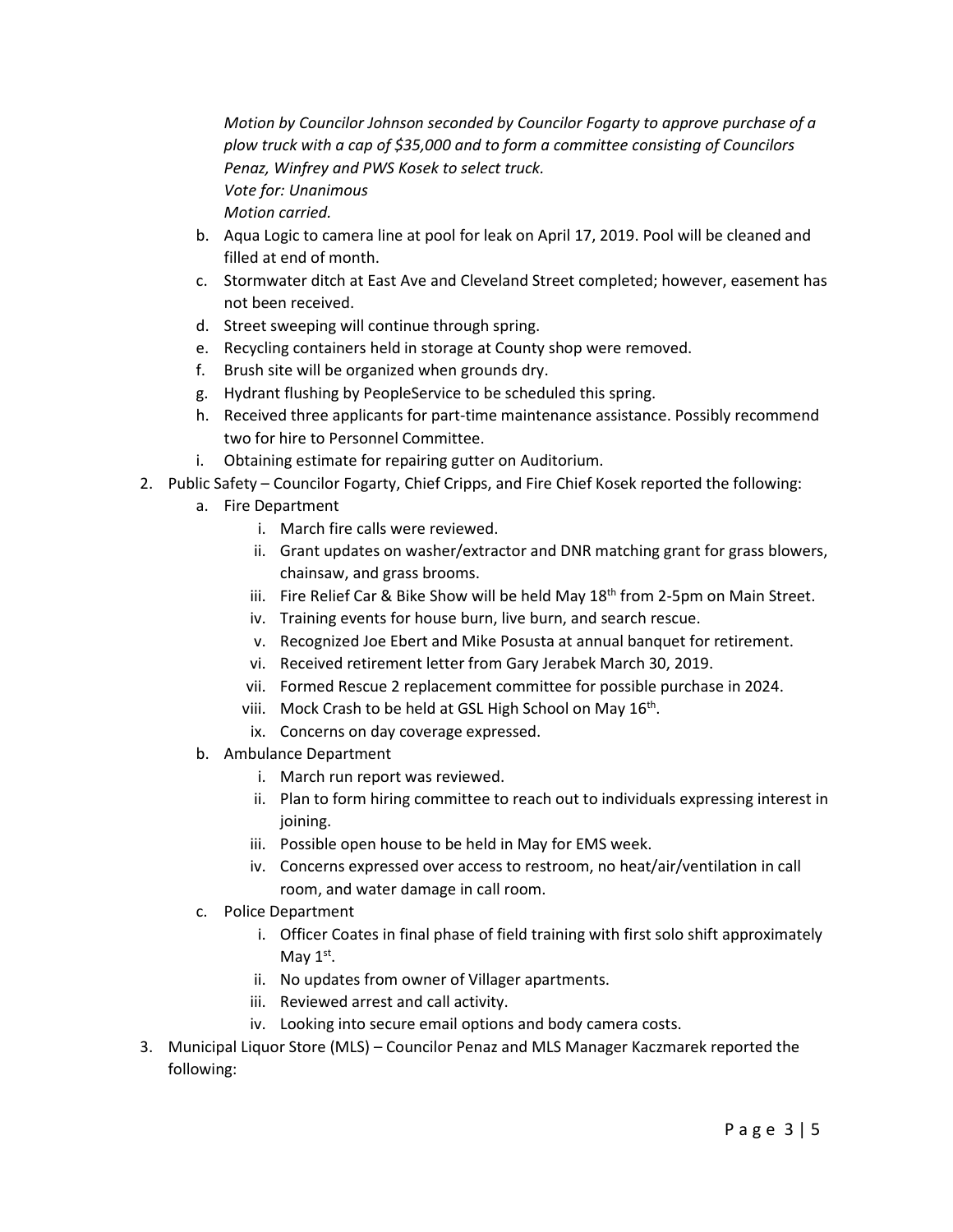- a. Review revised January report and current March and year-to-date reports. Sales for January were \$36,987.89 with a net profit of \$9,538.15. Sales for March were \$45,526.09 with a net profit of \$1,983.99. Sales for year-to-date were \$122,442.58 with a net profit of \$12,443.93.
- b. Request to hire Mariah Dillon as part-time bartender. *Motion by Councilor Penaz seconded by Councilor Winfrey to approve the hire of Mariah Dillon as a part-time bartender with starting wage of \$10.27 per hour pending background check and drug test. Vote for: Unanimous*

*Motion carried.* 

c. MLS Manager Kaczmarek and Gary Butler presented plans for a remodeling project at the MLS. The project would include removing the Lion's pulltab booth and relocating it to the back office area, removing the half wall by the pool tables, removing the lower section of the walls at the south entrance, relocating the door in the off-sale, pouring a concrete ramp in the back of the building, adding electrical services, expanding the kitchen area, purchasing a hamburger cooker, new popcorn machine, chairs and tables, and making miscellaneous cosmetic changes. The cost of the project minus the tables and chairs and tables would be covered by Butler. The project would be spread out over May and June with a tentative re-opening date of June 28<sup>th</sup>. A portion of the project would require the bar to be closed for four days.

*Motion by Councilor Winfrey seconded by Councilor Penaz to approve the remodeling project and for the necessary building permits to be obtained with the City contributing up to \$500 toward permits.*

*Vote for: Councilors Penaz, Winfrey, Fogarty, and Johnson Abstained: Mayor Butler Motion carried.* 

- d. Discussed open cleaner position at MLS.
- 4. Community Development Councilor Johnson and Clerk Jerabek reported the following:
	- a. Planning Commission met on April  $9<sup>th</sup>$ . Discussed and reviewed plans for MLS remodel.
		- b. Single-level home development discussion.
		- c. Spring clean-up date set for May  $18<sup>th</sup>$ .
- 5. Administration Clerk Jerabek reported the following:
	- a. March Treasurer's Report was reviewed.
	- b. Crow River Sno Pro's Permit reviewed for snowmobile trail access across City property. The Council requested that the permit be renewed annually. An updated version will be presented at the next meeting.
	- c. Request to enter lease agreement with Marco for new office copier. Clerk Jerabek received quotes from Toshiba, Bennet Office, and Marco for leasing a refurbished copier. Based on the average usage for one year, Marco was the least expensive option. *Motion by Councilor Fogarty seconded by Councilor Winfrey to approve the 39-month lease with Marco for \$63.73 per month with black and white images billed at \$0.008 per image over 3,000 per quarter and color images billed at \$0.055 per image. Vote for: Unanimous Motion carried.*